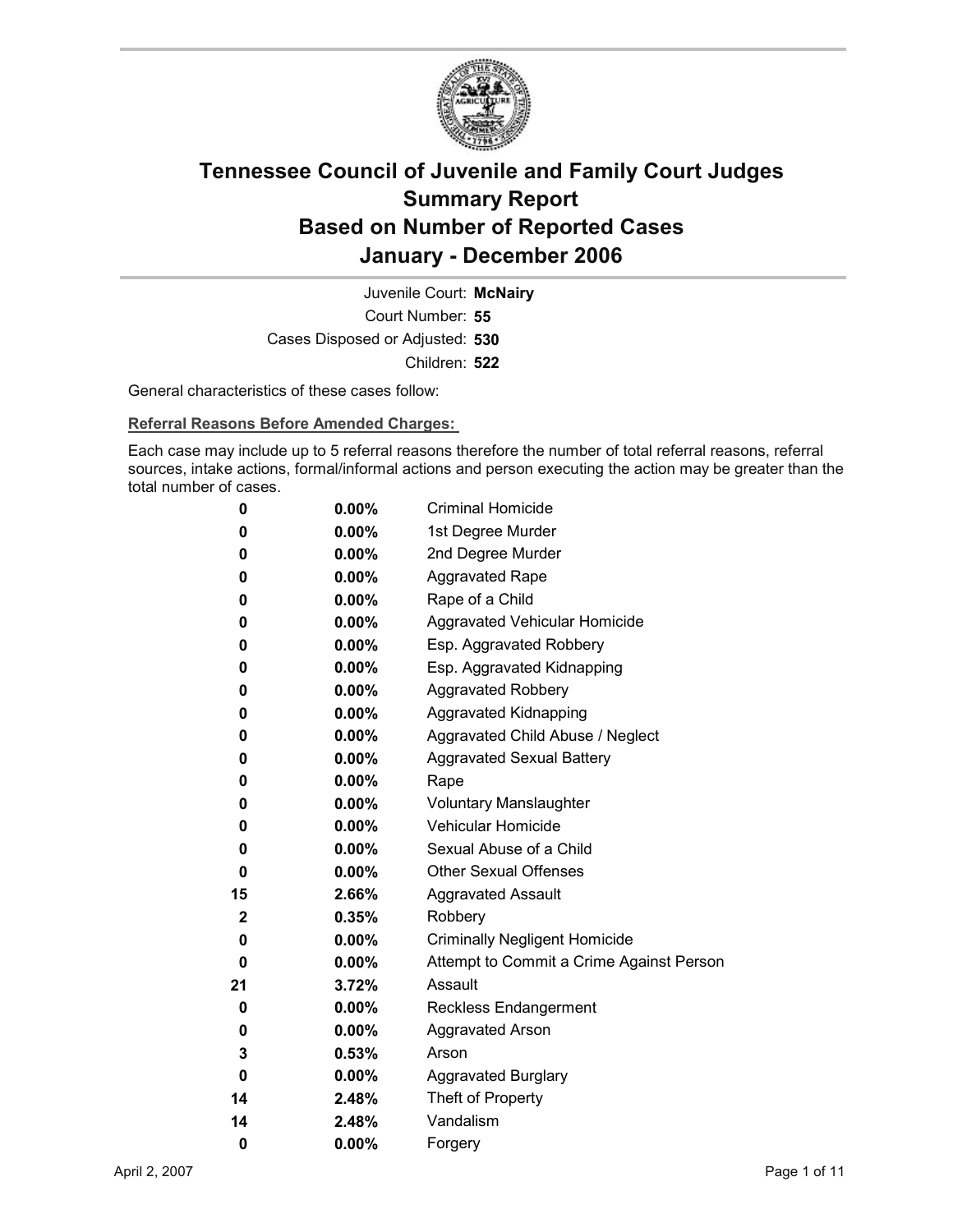

Court Number: **55** Juvenile Court: **McNairy** Cases Disposed or Adjusted: **530** Children: **522**

### **Referral Reasons Before Amended Charges:**

Each case may include up to 5 referral reasons therefore the number of total referral reasons, referral sources, intake actions, formal/informal actions and person executing the action may be greater than the total number of cases.

| 0            | 0.00%    | <b>Worthless Checks</b>                                     |
|--------------|----------|-------------------------------------------------------------|
| 1            | 0.18%    | Illegal Possession / Fraudulent Use of Credit / Debit Cards |
| 6            | 1.06%    | <b>Burglary</b>                                             |
| 0            | $0.00\%$ | Unauthorized Use of a Vehicle                               |
| 0            | $0.00\%$ | <b>Cruelty to Animals</b>                                   |
| 0            | $0.00\%$ | Sale of Controlled Substances                               |
| 0            | $0.00\%$ | <b>Other Drug Offenses</b>                                  |
| 24           | 4.26%    | Possession of Controlled Substances                         |
| 0            | 0.00%    | <b>Criminal Attempt</b>                                     |
| $\mathbf{2}$ | 0.35%    | Carrying Weapons on School Property                         |
| $\mathbf{2}$ | 0.35%    | Unlawful Carrying / Possession of a Weapon                  |
| 3            | 0.53%    | <b>Evading Arrest</b>                                       |
| 0            | 0.00%    | Escape                                                      |
| 1            | 0.18%    | Driving Under Influence (DUI)                               |
| 19           | 3.37%    | Possession / Consumption of Alcohol                         |
| $\mathbf 2$  | 0.35%    | Resisting Stop, Frisk, Halt, Arrest or Search               |
| 0            | $0.00\%$ | <b>Aggravated Criminal Trespass</b>                         |
| $\mathbf{2}$ | 0.35%    | Harassment                                                  |
| 0            | $0.00\%$ | Failure to Appear                                           |
| 0            | $0.00\%$ | Filing a False Police Report                                |
| 0            | $0.00\%$ | Criminal Impersonation                                      |
| 4            | 0.71%    | <b>Disorderly Conduct</b>                                   |
| 8            | 1.42%    | <b>Criminal Trespass</b>                                    |
| 0            | $0.00\%$ | Public Intoxication                                         |
| 0            | $0.00\%$ | Gambling                                                    |
| 182          | 32.27%   | <b>Traffic</b>                                              |
| 0            | $0.00\%$ | Local Ordinances                                            |
| 4            | 0.71%    | Violation of Wildlife Regulations                           |
| $\bf{0}$     | $0.00\%$ | Contempt of Court                                           |
| 19           | 3.37%    | Violation of Probation                                      |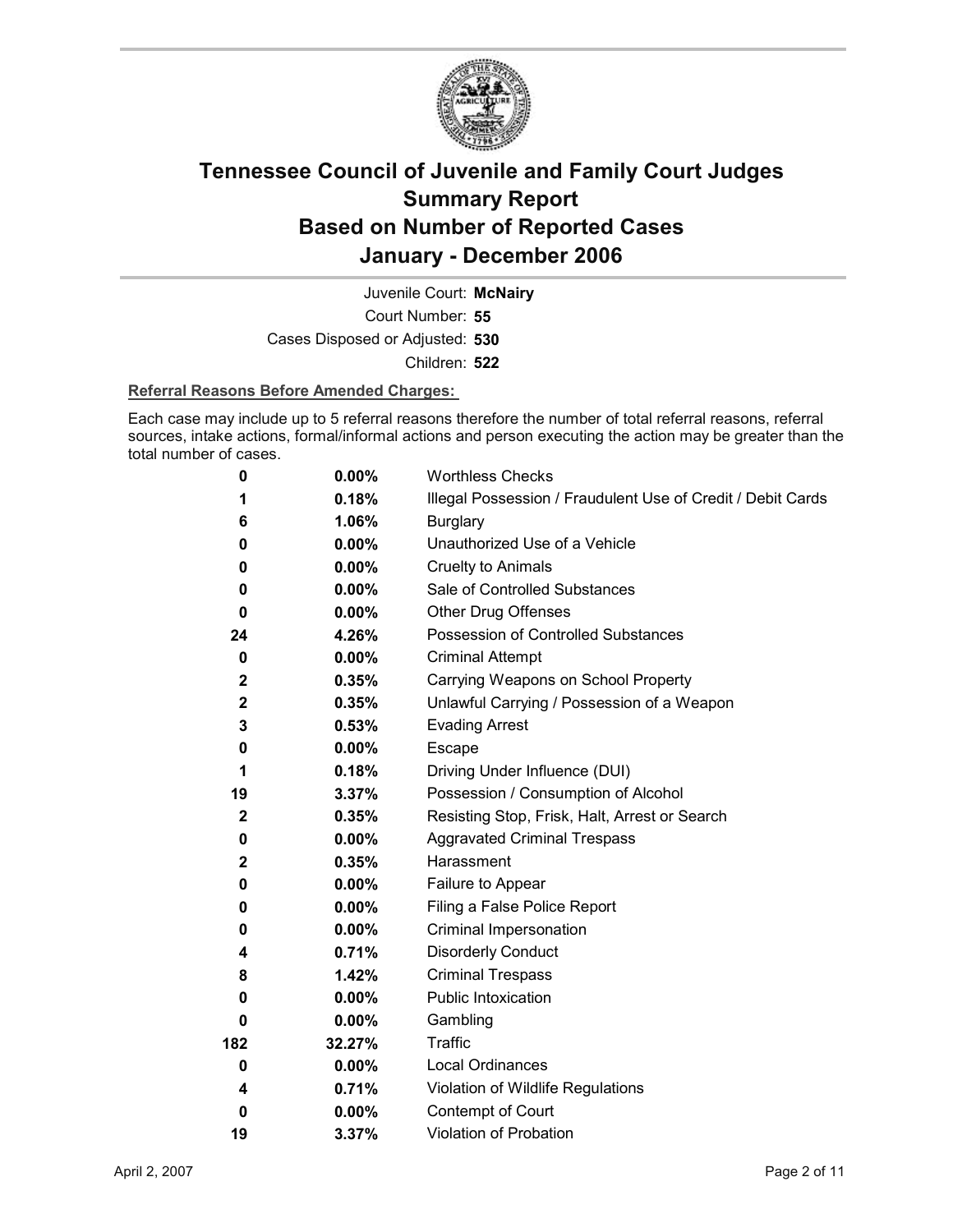

Court Number: **55** Juvenile Court: **McNairy** Cases Disposed or Adjusted: **530** Children: **522**

### **Referral Reasons Before Amended Charges:**

Each case may include up to 5 referral reasons therefore the number of total referral reasons, referral sources, intake actions, formal/informal actions and person executing the action may be greater than the total number of cases.

| 1<br>564    | 0.18%<br>100.00% | Other<br><b>Total Referrals</b>        |
|-------------|------------------|----------------------------------------|
| 14          | 2.48%            | <b>Consent to Marry</b>                |
| 0           | $0.00\%$         | <b>Request for Medical Treatment</b>   |
| 0           | 0.00%            | Child Support                          |
| 0           | 0.00%            | Paternity / Legitimation               |
| 0           | $0.00\%$         | Visitation                             |
| 12          | 2.13%            | Custody                                |
| 0           | $0.00\%$         | <b>Foster Care Review</b>              |
| 0           | 0.00%            | <b>Administrative Review</b>           |
| 0           | 0.00%            | <b>Judicial Review</b>                 |
| 0           | 0.00%            | Violation of Informal Adjustment       |
| 0           | 0.00%            | <b>Violation of Pretrial Diversion</b> |
| 0           | 0.00%            | <b>Termination of Parental Rights</b>  |
| 0           | 0.00%            | Dependency / Neglect                   |
| 0           | $0.00\%$         | <b>Physically Abused Child</b>         |
| 0           | 0.00%            | <b>Sexually Abused Child</b>           |
| $\mathbf 2$ | 0.35%            | Violation of Curfew                    |
| 0           | 0.00%            | Violation of a Valid Court Order       |
| 33          | 5.85%            | Possession of Tobacco Products         |
| 3           | 0.53%            | Out-of-State Runaway                   |
| 110<br>9    | 19.50%<br>1.60%  | Truancy<br>In-State Runaway            |
| 32          | 5.67%            | <b>Unruly Behavior</b>                 |
| 0           | 0.00%            | <b>Violation of Aftercare</b>          |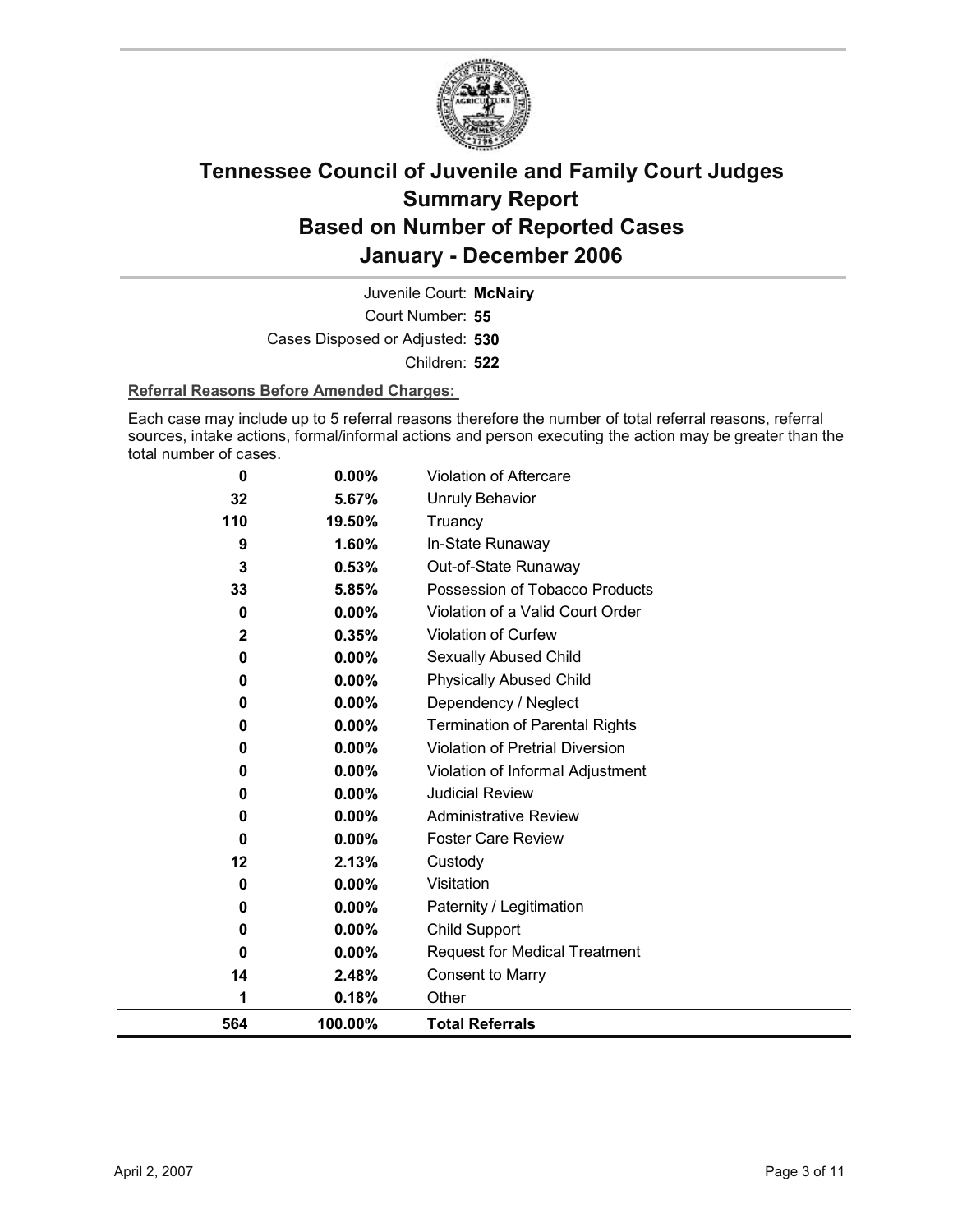

|                             |                                 | Juvenile Court: McNairy           |  |
|-----------------------------|---------------------------------|-----------------------------------|--|
|                             |                                 | Court Number: 55                  |  |
|                             | Cases Disposed or Adjusted: 530 |                                   |  |
|                             |                                 | Children: 522                     |  |
| <b>Referral Sources: 1</b>  |                                 |                                   |  |
| 303                         | 53.72%                          | Law Enforcement                   |  |
| 49                          | 8.69%                           | Parents                           |  |
| $\overline{7}$              | 1.24%                           | <b>Relatives</b>                  |  |
| $\mathbf 0$                 | 0.00%                           | Self                              |  |
| 144                         | 25.53%                          | School                            |  |
| 1                           | 0.18%                           | <b>CSA</b>                        |  |
| $\overline{7}$              | 1.24%                           | <b>DCS</b>                        |  |
| $\mathbf 0$                 | 0.00%                           | Other State Department            |  |
| 0                           | 0.00%                           | <b>District Attorney's Office</b> |  |
| 38                          | 6.74%                           | <b>Court Staff</b>                |  |
| 0                           | 0.00%                           | Social Agency                     |  |
| 4                           | 0.71%                           | <b>Other Court</b>                |  |
| 7                           | 1.24%                           | Victim                            |  |
| 0                           | 0.00%                           | Child & Parent                    |  |
| 0                           | 0.00%                           | Hospital                          |  |
| 0                           | 0.00%                           | Unknown                           |  |
| 4                           | 0.71%                           | Other                             |  |
| 564                         | 100.00%                         | <b>Total Referral Sources</b>     |  |
| Age of Child at Referral: 2 |                                 |                                   |  |
| 17                          | 3.26%                           | Ages 10 and Under                 |  |
| 19                          | 3.64%                           | Ages 11 through 12                |  |
| 74                          | 14.18%                          | Ages 13 through 14                |  |
| 209                         | 40.04%                          | Ages 15 through 16                |  |

**198 37.93%** Ages 17 through 18 **5 0.96%** Ages 19 and Over **0 0.00%** Unknown / Not Reported **522 100.00% Total Child Count**

 $1$  If different than number of Referral Reasons (564), verify accuracy of your court's data.

<sup>2</sup> One child could be counted in multiple categories, verify accuracy of your court's data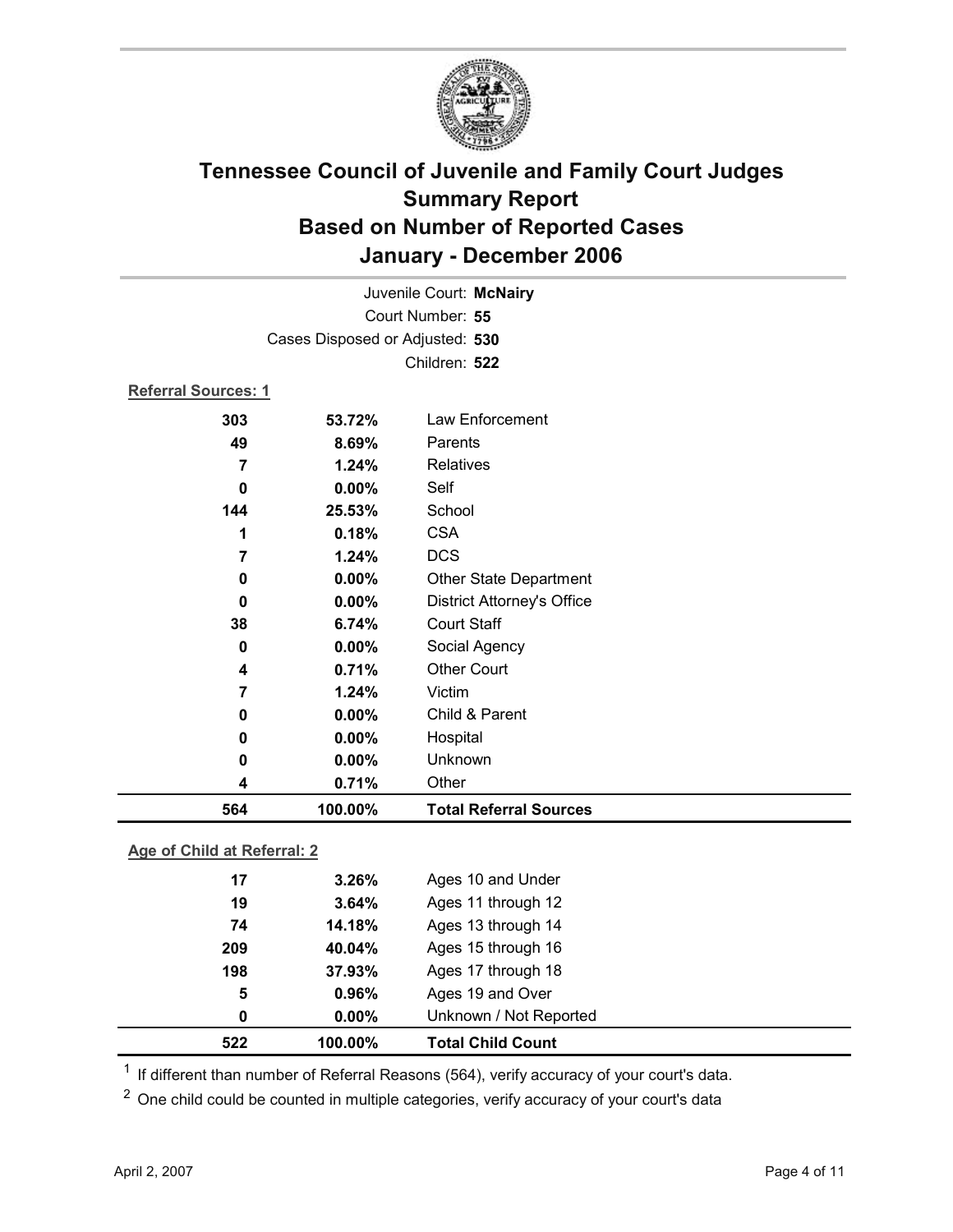

|                                         |                                 | Juvenile Court: McNairy  |
|-----------------------------------------|---------------------------------|--------------------------|
|                                         |                                 | Court Number: 55         |
|                                         | Cases Disposed or Adjusted: 530 |                          |
|                                         |                                 | Children: 522            |
| Sex of Child: 1                         |                                 |                          |
| 331                                     | 63.41%                          | Male                     |
| 191                                     | 36.59%                          | Female                   |
| $\mathbf 0$                             | 0.00%                           | Unknown                  |
| 522                                     | 100.00%                         | <b>Total Child Count</b> |
| Race of Child: 1                        |                                 |                          |
| 443                                     | 84.87%                          | White                    |
| 75                                      | 14.37%                          | African American         |
| 1                                       | 0.19%                           | Native American          |
| 0                                       | 0.00%                           | Asian                    |
| $\mathbf{3}$                            | 0.57%                           | Mixed                    |
| $\bf{0}$                                | 0.00%                           | Unknown                  |
| 522                                     | 100.00%                         | <b>Total Child Count</b> |
| <b>Hispanic Origin: 1</b>               |                                 |                          |
| 11                                      | 2.11%                           | Yes                      |
| 511                                     | 97.89%                          | No                       |
| $\mathbf 0$                             | 0.00%                           | Unknown                  |
| 522                                     | 100.00%                         | <b>Total Child Count</b> |
| <b>School Enrollment of Children: 1</b> |                                 |                          |
| 505                                     | 96.74%                          | Yes                      |
| 13                                      | 2.49%                           | <b>No</b>                |
| $\overline{\mathbf{4}}$                 | 0.77%                           | Unknown                  |
| 522                                     | 100.00%                         | <b>Total Child Count</b> |

 $1$  One child could be counted in multiple categories, verify accuracy of your court's data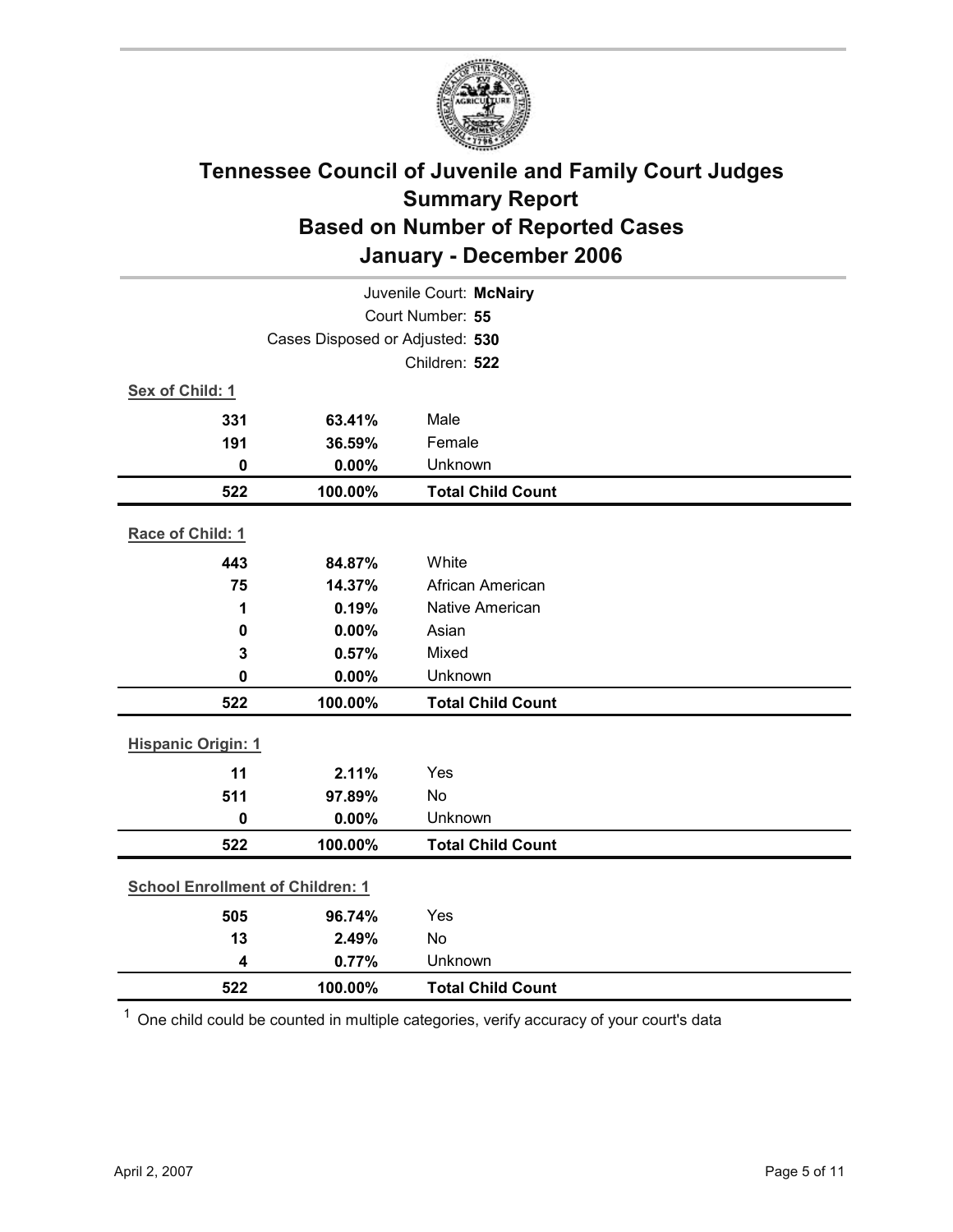

Court Number: **55** Juvenile Court: **McNairy** Cases Disposed or Adjusted: **530** Children: **522 Living Arrangement of Child at Time of Referral: 1 176 33.72%** With Both Biological Parents

| 522          | 100.00%  | <b>Total Child Count</b>     |
|--------------|----------|------------------------------|
| 5            | 0.96%    | Other                        |
| 0            | $0.00\%$ | Unknown                      |
| 5            | 0.96%    | Independent                  |
| $\mathbf{2}$ | 0.38%    | In an Institution            |
| 5            | 0.96%    | In a Residential Center      |
| 1            | 0.19%    | In a Group Home              |
| 4            | 0.77%    | With Foster Family           |
| 0            | $0.00\%$ | <b>With Adoptive Parents</b> |
| 32           | 6.13%    | <b>With Relatives</b>        |
| 23           | 4.41%    | With Father                  |
| 231          | 44.25%   | With Mother                  |
| 27           | 5.17%    | With Mother and Stepfather   |
| 11           | 2.11%    | With Father and Stepmother   |
|              |          |                              |

### **Type of Detention: 2**

| 530 | 100.00%  | <b>Total Detention Count</b> |
|-----|----------|------------------------------|
| 0   | $0.00\%$ | Other                        |
| 529 | 99.81%   | Does Not Apply               |
| 0   | $0.00\%$ | <b>Unknown</b>               |
| 0   | $0.00\%$ | <b>Psychiatric Hospital</b>  |
| 0   | $0.00\%$ | Jail - No Separation         |
| 0   | $0.00\%$ | Jail - Partial Separation    |
| 1   | 0.19%    | Jail - Complete Separation   |
| 0   | $0.00\%$ | Juvenile Detention Facility  |
| 0   | $0.00\%$ | Non-Secure Placement         |
|     |          |                              |

 $<sup>1</sup>$  One child could be counted in multiple categories, verify accuracy of your court's data</sup>

 $2$  If different than number of Cases (530) verify accuracy of your court's data.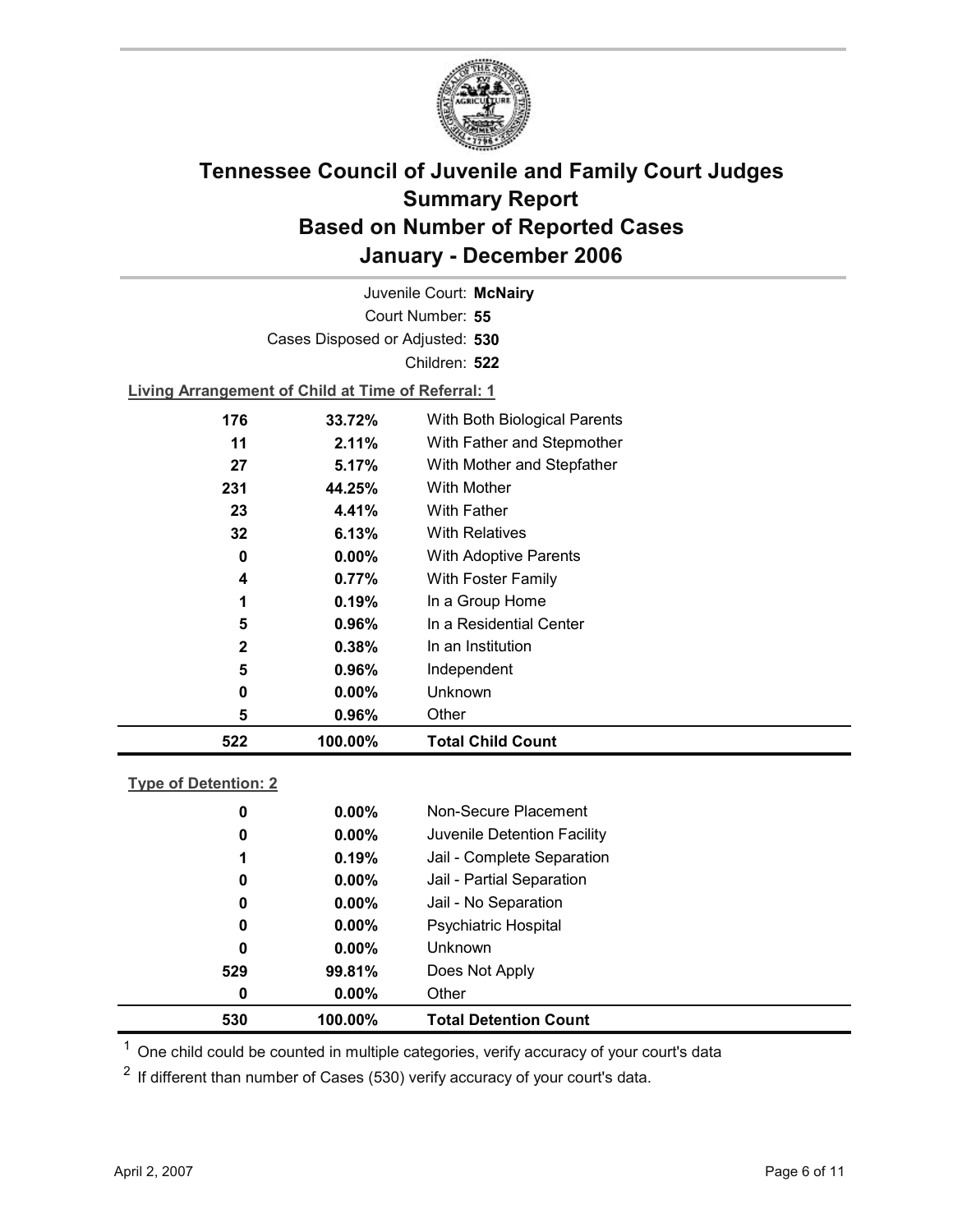

|                          |                                                    | Juvenile Court: McNairy              |
|--------------------------|----------------------------------------------------|--------------------------------------|
|                          |                                                    | Court Number: 55                     |
|                          | Cases Disposed or Adjusted: 530                    |                                      |
|                          |                                                    | Children: 522                        |
|                          | <b>Placement After Secure Detention Hearing: 1</b> |                                      |
| 1                        | 0.19%                                              | Returned to Prior Living Arrangement |
| $\bf{0}$                 | 0.00%                                              | Juvenile Detention Facility          |
| 0                        | $0.00\%$                                           | Jail                                 |
| 0                        | 0.00%                                              | Shelter / Group Home                 |
| 0                        | $0.00\%$                                           | <b>Foster Family Home</b>            |
| 0                        | $0.00\%$                                           | <b>Psychiatric Hospital</b>          |
| 0                        | 0.00%                                              | Unknown / Not Reported               |
| 529                      | 99.81%                                             | Does Not Apply                       |
| 0                        | $0.00\%$                                           | Other                                |
|                          |                                                    |                                      |
| 530                      | 100.00%                                            | <b>Total Placement Count</b>         |
|                          |                                                    |                                      |
| <b>Intake Actions: 2</b> |                                                    |                                      |
| 292                      | 51.77%                                             | <b>Petition Filed</b>                |
| $\bf{0}$                 | $0.00\%$                                           | <b>Motion Filed</b>                  |
| 203                      | 35.99%                                             | <b>Citation Processed</b>            |
| 0                        | 0.00%                                              | Notification of Paternity Processed  |
| 0                        | $0.00\%$                                           | Scheduling of Judicial Review        |
| 0                        | 0.00%                                              | Scheduling of Administrative Review  |
| 0                        | 0.00%                                              | Scheduling of Foster Care Review     |
| 0                        | $0.00\%$                                           | <b>Unknown</b>                       |
| 0                        | 0.00%                                              | Does Not Apply                       |
| 69<br>564                | 12.23%<br>100.00%                                  | Other<br><b>Total Intake Count</b>   |

 $1$  If different than number of Cases (530) verify accuracy of your court's data.

 $2$  If different than number of Referral Reasons (564), verify accuracy of your court's data.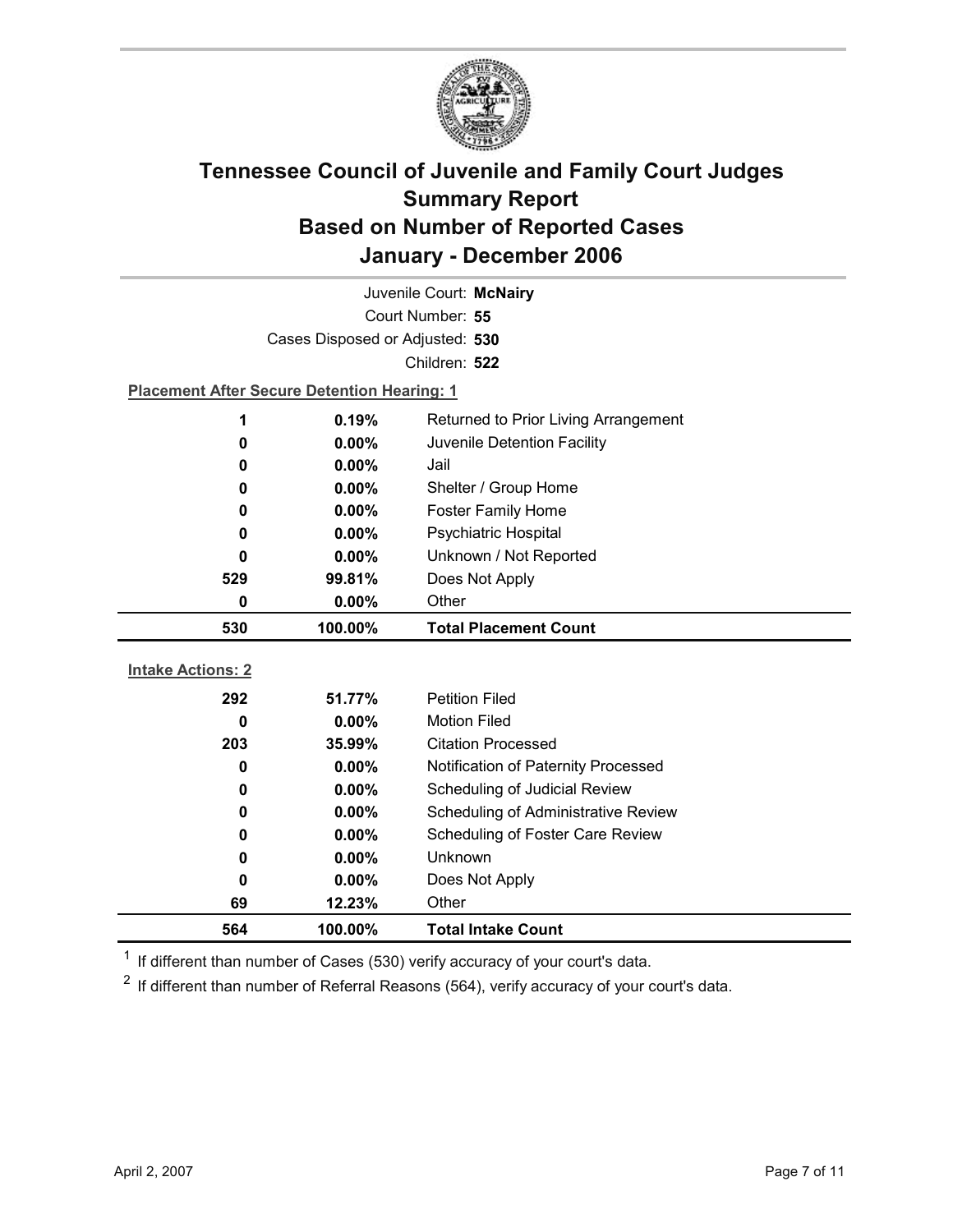

Court Number: **55** Juvenile Court: **McNairy** Cases Disposed or Adjusted: **530** Children: **522**

### **Last Grade Completed by Child: 1**

| $\bf{0}$                                | 0.00%   | Too Young for School         |
|-----------------------------------------|---------|------------------------------|
| 1                                       | 0.19%   | Preschool                    |
| 5                                       | 0.96%   | Kindergarten                 |
| 1                                       | 0.19%   | 1st Grade                    |
| 3                                       | 0.57%   | 2nd Grade                    |
| 3                                       | 0.57%   | 3rd Grade                    |
| 6                                       | 1.15%   | 4th Grade                    |
| 9                                       | 1.72%   | 5th Grade                    |
| 35                                      | 6.70%   | 6th Grade                    |
| 33                                      | 6.32%   | 7th Grade                    |
| 60                                      | 11.49%  | 8th Grade                    |
| 91                                      | 17.43%  | 9th Grade                    |
| 129                                     | 24.71%  | 10th Grade                   |
| 78                                      | 14.94%  | 11th Grade                   |
| 1                                       | 0.19%   | 12th Grade                   |
| $\bf{0}$                                | 0.00%   | Non-Graded Special Ed        |
| 40                                      | 7.66%   | <b>GED</b>                   |
| 6                                       | 1.15%   | Graduated                    |
| $\Omega$                                | 0.00%   | <b>Never Attended School</b> |
| 20                                      | 3.83%   | Unknown                      |
| 1                                       | 0.19%   | Other                        |
| 522                                     | 100.00% | <b>Total Child Count</b>     |
|                                         |         |                              |
| <b>Enrolled in Special Education: 1</b> |         |                              |
| 7                                       | 1.34%   | Yes                          |

| 522 | 100.00% | <b>Total Child Count</b> |
|-----|---------|--------------------------|
| 15  | 2.87%   | Unknown                  |
| 500 | 95.79%  | No                       |

 $1$  One child could be counted in multiple categories, verify accuracy of your court's data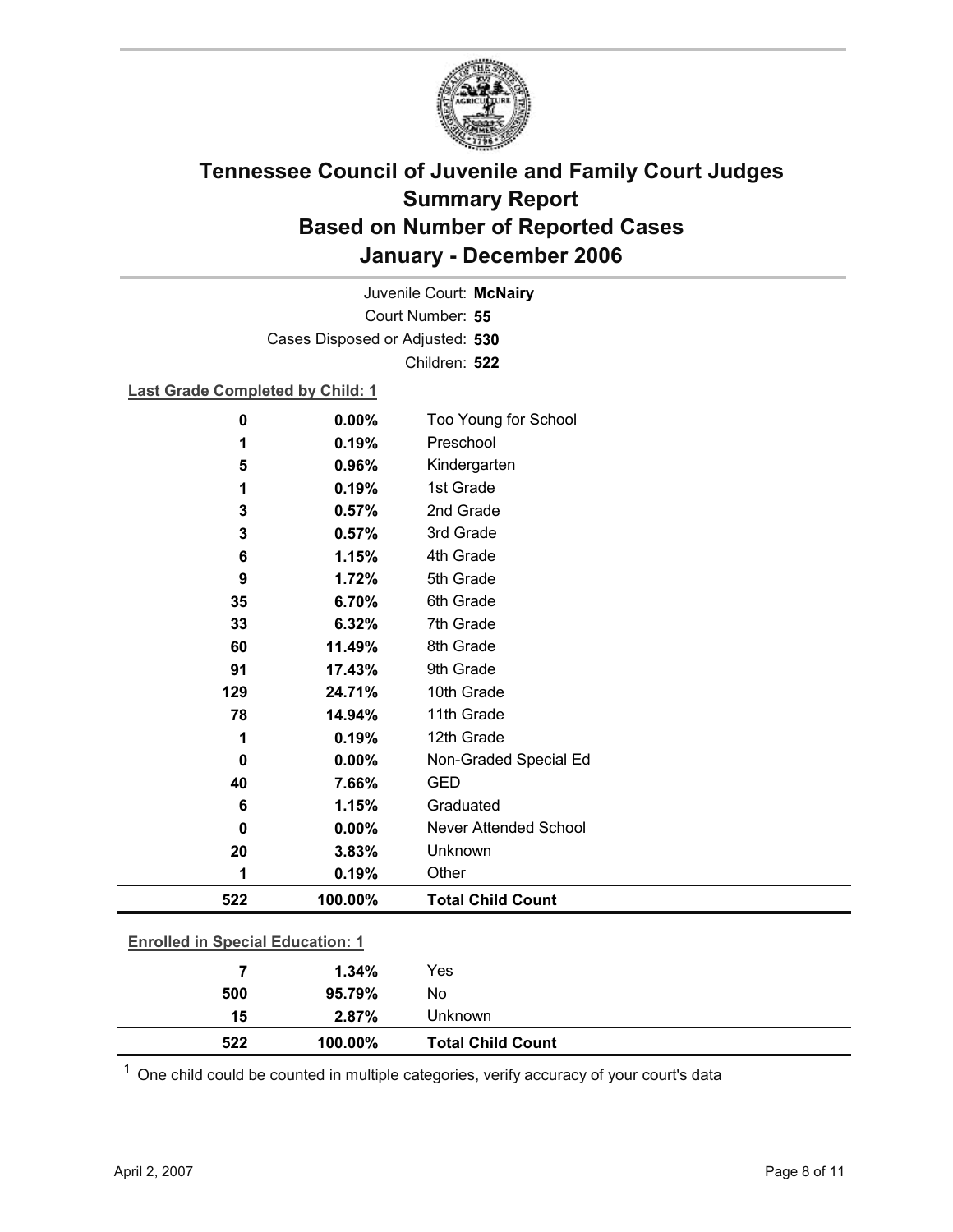

|                              |                                 | Juvenile Court: McNairy   |
|------------------------------|---------------------------------|---------------------------|
|                              |                                 | Court Number: 55          |
|                              | Cases Disposed or Adjusted: 530 |                           |
|                              |                                 | Children: 522             |
| <b>Action Executed By: 1</b> |                                 |                           |
| 309                          | 54.79%                          | Judge                     |
| 183                          | 32.45%                          | Referee                   |
| 0                            | $0.00\%$                        | <b>YSO</b>                |
| 72                           | 12.77%                          | Other                     |
| 0                            | $0.00\%$                        | Unknown / Not Reported    |
| 564                          | 100.00%                         | <b>Total Action Count</b> |

### **Formal / Informal Actions: 1**

| 0.18%<br>0.18%<br>$0.00\%$<br>$0.00\%$<br>3.01%<br>$0.00\%$<br>$0.00\%$<br>16.13%<br>$0.00\%$ | Informal Adjustment<br><b>Pretrial Diversion</b><br><b>Transfer to Adult Court Hearing</b><br>Charges Cleared by Transfer to Adult Court<br><b>Special Proceeding</b><br><b>Review Concluded</b><br>Case Held Open<br>Other<br>Unknown / Not Reported |
|-----------------------------------------------------------------------------------------------|-------------------------------------------------------------------------------------------------------------------------------------------------------------------------------------------------------------------------------------------------------|
|                                                                                               |                                                                                                                                                                                                                                                       |
|                                                                                               |                                                                                                                                                                                                                                                       |
|                                                                                               |                                                                                                                                                                                                                                                       |
|                                                                                               |                                                                                                                                                                                                                                                       |
|                                                                                               |                                                                                                                                                                                                                                                       |
|                                                                                               |                                                                                                                                                                                                                                                       |
|                                                                                               |                                                                                                                                                                                                                                                       |
|                                                                                               |                                                                                                                                                                                                                                                       |
|                                                                                               |                                                                                                                                                                                                                                                       |
| $0.00\%$                                                                                      | <b>Complaint Substantiated Mentally III</b>                                                                                                                                                                                                           |
| $0.00\%$                                                                                      | <b>Complaint Substantiated Abused</b>                                                                                                                                                                                                                 |
| $0.00\%$                                                                                      | Complaint Substantiated Dependent / Neglected                                                                                                                                                                                                         |
| $0.00\%$                                                                                      | <b>Complaint Substantiated Status Offender</b>                                                                                                                                                                                                        |
| 35.64%                                                                                        | <b>Complaint Substantiated Delinquent</b>                                                                                                                                                                                                             |
|                                                                                               | Retired / Nolle Prosequi                                                                                                                                                                                                                              |
|                                                                                               |                                                                                                                                                                                                                                                       |
|                                                                                               | $0.00\%$                                                                                                                                                                                                                                              |

 $1$  If different than number of Referral Reasons (564), verify accuracy of your court's data.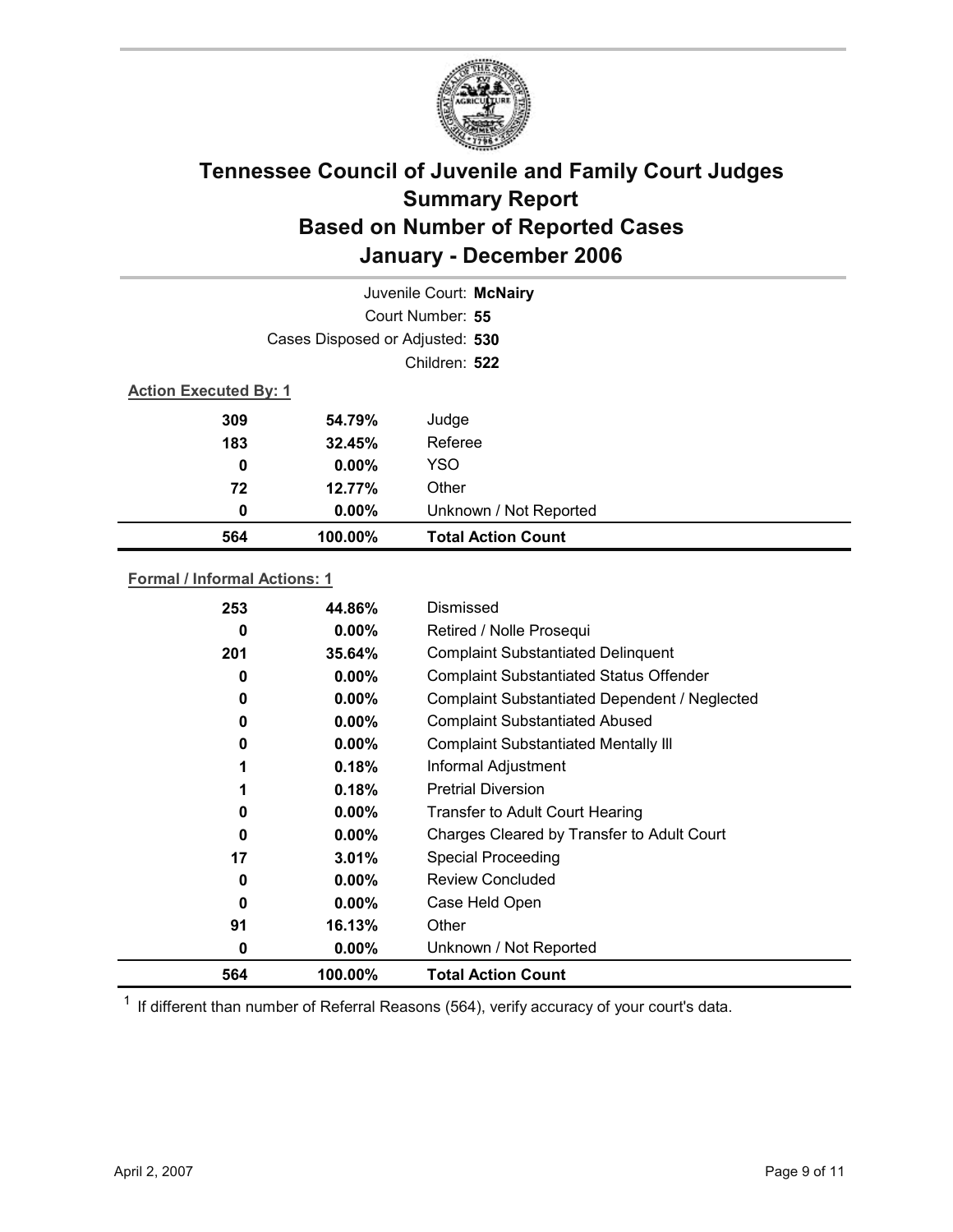

|                                 |          | Juvenile Court: McNairy                               |  |
|---------------------------------|----------|-------------------------------------------------------|--|
| Court Number: 55                |          |                                                       |  |
| Cases Disposed or Adjusted: 530 |          |                                                       |  |
|                                 |          | Children: 522                                         |  |
| <b>Case Outcomes:</b>           |          | There can be multiple outcomes for one child or case. |  |
| 245                             | 27.68%   | <b>Case Dismissed</b>                                 |  |
| 0                               | 0.00%    | Case Retired or Nolle Prosequi                        |  |
| 0                               | 0.00%    | Warned / Counseled                                    |  |
| 1                               | 0.11%    | Held Open For Review                                  |  |
| 49                              | 5.54%    | Supervision / Probation to Juvenile Court             |  |
| 1                               | 0.11%    | <b>Probation to Parents</b>                           |  |
| 1                               | 0.11%    | Referral to Another Entity for Supervision / Service  |  |
| 3                               | 0.34%    | Referred for Mental Health Counseling                 |  |
| 14                              | 1.58%    | Referred for Alcohol and Drug Counseling              |  |
| 0                               | 0.00%    | Referred to Alternative School                        |  |
| 0                               | $0.00\%$ | Referred to Private Child Agency                      |  |
| 14                              | 1.58%    | Referred to Defensive Driving School                  |  |
| 4                               | 0.45%    | Referred to Alcohol Safety School                     |  |
| 0                               | $0.00\%$ | Referred to Juvenile Court Education-Based Program    |  |
| 12                              | 1.36%    | Driver's License Held Informally                      |  |
| 0                               | $0.00\%$ | <b>Voluntary Placement with DMHMR</b>                 |  |
| 0                               | 0.00%    | <b>Private Mental Health Placement</b>                |  |
| 0                               | $0.00\%$ | <b>Private MR Placement</b>                           |  |
| 0                               | $0.00\%$ | Placement with City/County Agency/Facility            |  |
| 0                               | $0.00\%$ | Placement with Relative / Other Individual            |  |
| 64                              | 7.23%    | Fine                                                  |  |
| 84                              | 9.49%    | <b>Public Service</b>                                 |  |
| 19                              | 2.15%    | Restitution                                           |  |
| 0                               | 0.00%    | Runaway Returned                                      |  |
| 0                               | 0.00%    | No Contact Order                                      |  |
| 0                               | 0.00%    | Injunction Other than No Contact Order                |  |
| 0                               | 0.00%    | <b>House Arrest</b>                                   |  |
| 0                               | $0.00\%$ | <b>Court Defined Curfew</b>                           |  |
| 0                               | 0.00%    | Dismissed from Informal Adjustment                    |  |
| 0                               | 0.00%    | <b>Dismissed from Pretrial Diversion</b>              |  |
| 1                               | 0.11%    | Released from Probation                               |  |
| 0                               | 0.00%    | <b>Transferred to Adult Court</b>                     |  |
| 0                               | 0.00%    | <b>DMHMR Involuntary Commitment</b>                   |  |